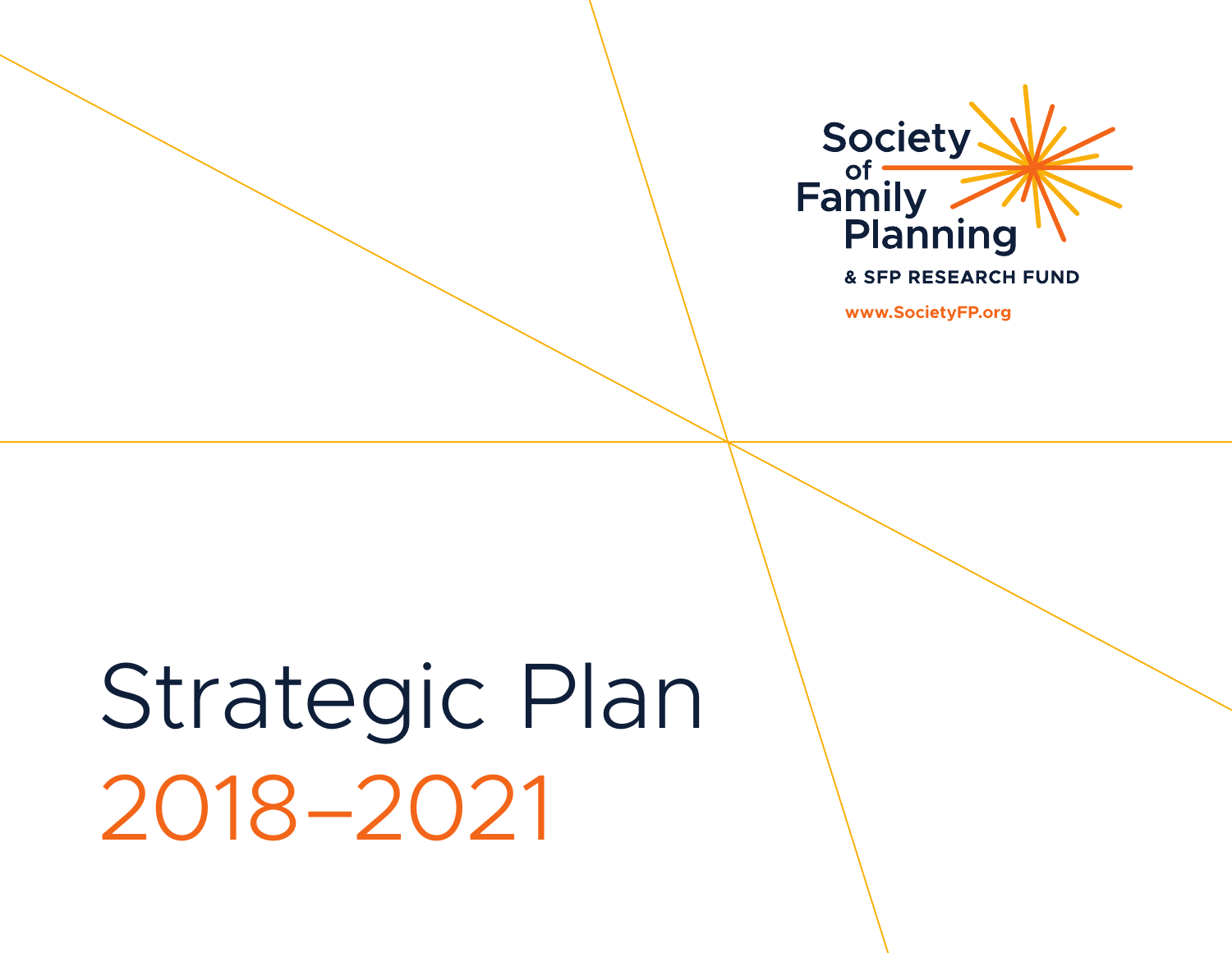### A vision focused on family planning

#### **VISION**

*Just and equitable abortion and contraception informed by science*

#### **MISSION**

**Society of Family Planning** The Society of Family Planning is the source for abortion and contraception science.

**Society of Family Planning Research Fund** The Society of Family Planning Research Fund provides grants for research on abortion and contraception.

Our origins trace back to a small and dedicated group of scholars who saw a need for research that worked to address pressing family planning issues, but found there was little financial support for such research, few forums to share and discuss research ideas or findings, and an absence of an academic society focused on two key but often stigmatized components of family planning: abortion and contraception. Seeing an opportunity to address these gaps, our 18 founding members and 33 charter members worked to create an organization that provided grant support for rigorous scholarly family planning research.

Looking back, we wonder whether our founding and charter members had any idea how insightful their vision would prove to be. As you will see in the following pages, over time our grantmaking has become larger, more competitive, and

more robust. We have also become much more than a grantmaking body and have built other core programs that are just as impactful as our grantmaking. We have become home to a robust, ever- growing, and diverse community of scholars; co-created a stellar annual meeting for sharing and discussing research ideas and findings; and produced needed clinical practice guidelines.

To respond to growing needs of the field, we established both the Society of Family Planning (SFP) and the SFP Research Fund (SFPRF). SFP was established in 2005 and is focused on programs related to growing and supporting our membership, our annual conference, and clinical practice guidelines. SFPRF was established in 2011 and is focused on grantmaking and advancing scholarly research. Both entities have always been governed by the same board of directors and served by the same staff. As we believe aligning programming across SFP and SFPRF allows for synergistic and increased impact, we have created one strategic plan for the two entities.

Between February 2016 and February 2018, the board and staff engaged in a comprehensive strategic planning process. Eleven years old at the start of the process, it was an opportune time for us to reflect on the first decade of our work and to begin to chart our future evolution.

In this process, we considered our history, the environmental context of our work, feedback we have received from members and partners, and our evaluation learnings. After careful reflection, we believe our work is even more important today than it was at our founding, especially as attacks on science and evidencebased family planning care escalate. We are thrilled to share a strategic plan that will move us to our next stage of growth, and look forward to working with our members and partners to continue advancing the science of family planning.

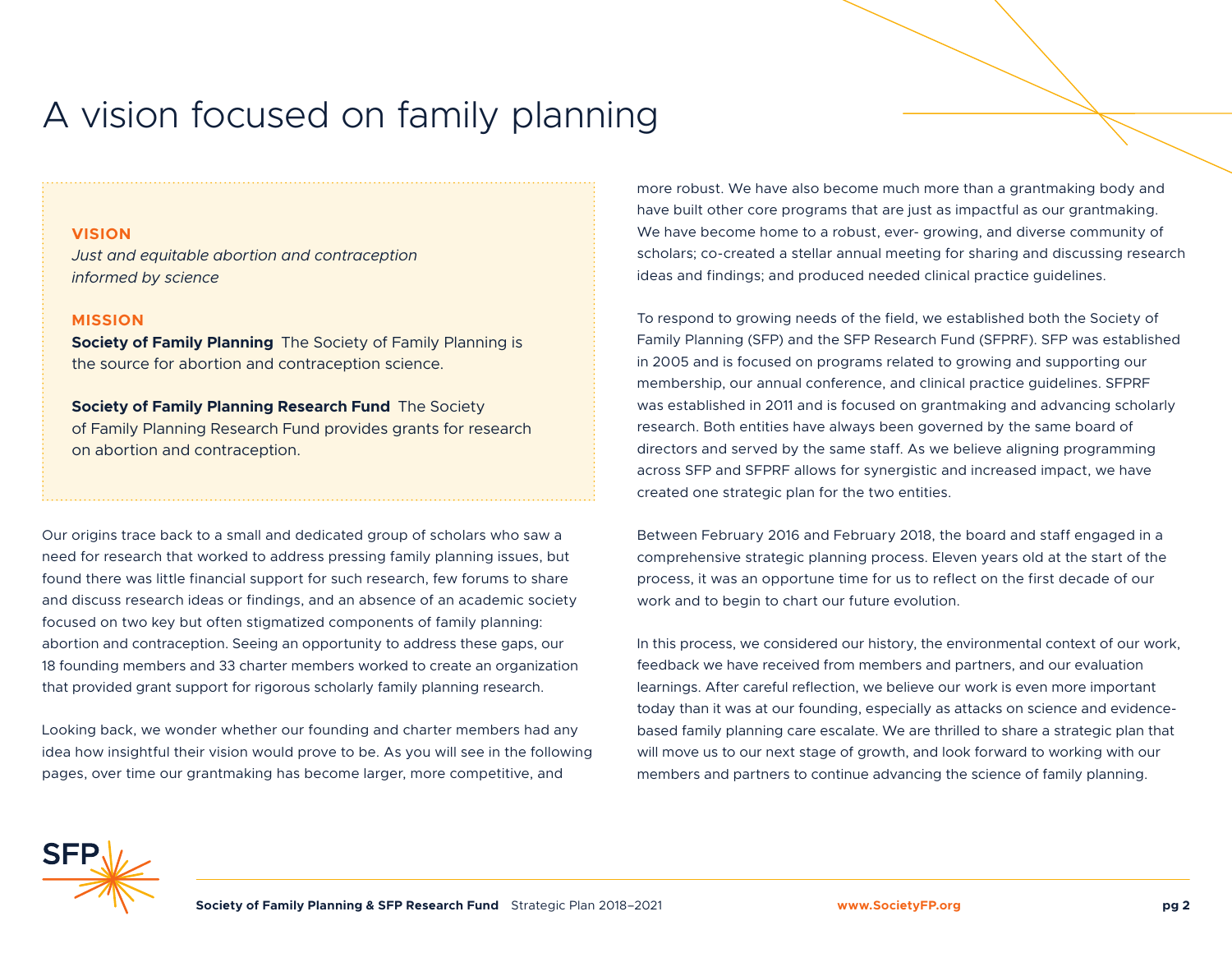### Accomplishments

Our future direction builds on more than a decade of experience and is driven by what we learned evaluating our programs. Core programs have not only grown tremendously, but have become vital supports to the academic field of family planning.

**Membership and Community** One of the indicators of our growth is our rapidly expanding membership (see Figure 1, below). In 2005, when we were officially incorporated, there were only 48 founding and charter members. We have continued on a steady path of growth, and at the close of 2017 had almost 800 members, a growth of 1,546%.



Members come from a range of fields, including obstetrics and gynecology, family medicine, adolescent medicine, nursing, public health, sociology, and other disciplines. Members can be found in states across the US and in 12 other countries. They work in academic institutions, hospitals medical centers, private clinics, nonprofit organizations, and insurance or pharmaceutical companies.

Our members are leading scholars and expert voices in the field of family planning and are often at the forefront of efforts to improve clinical care and medical education, and to align policy with evidence. Members report that we have come to serve as the intellectual home for family planning scholars and partners, providing members with a community where topics unmentionable in other spaces can be rigorously discussed and interrogated. Members have described SFP as the "soul" of family planning, and a unique place where "crosspollination of ideas across clinical and nonclinical fields occurs," and have said that this community is "particularly important during these embattled times."

**Grantmaking** We have become a core source of support for scholars invested in advancing family planning through research. Applications to the SFPRF have grown tremendously, as has the competition for funding. In our first year of funding, we funded 50% of the proposals we received, and awarded just under \$650,000 (see Figure 2; total award amount not shown). In 2017, we funded 31% of the proposals we received and awarded over \$3,000,000 in grants.



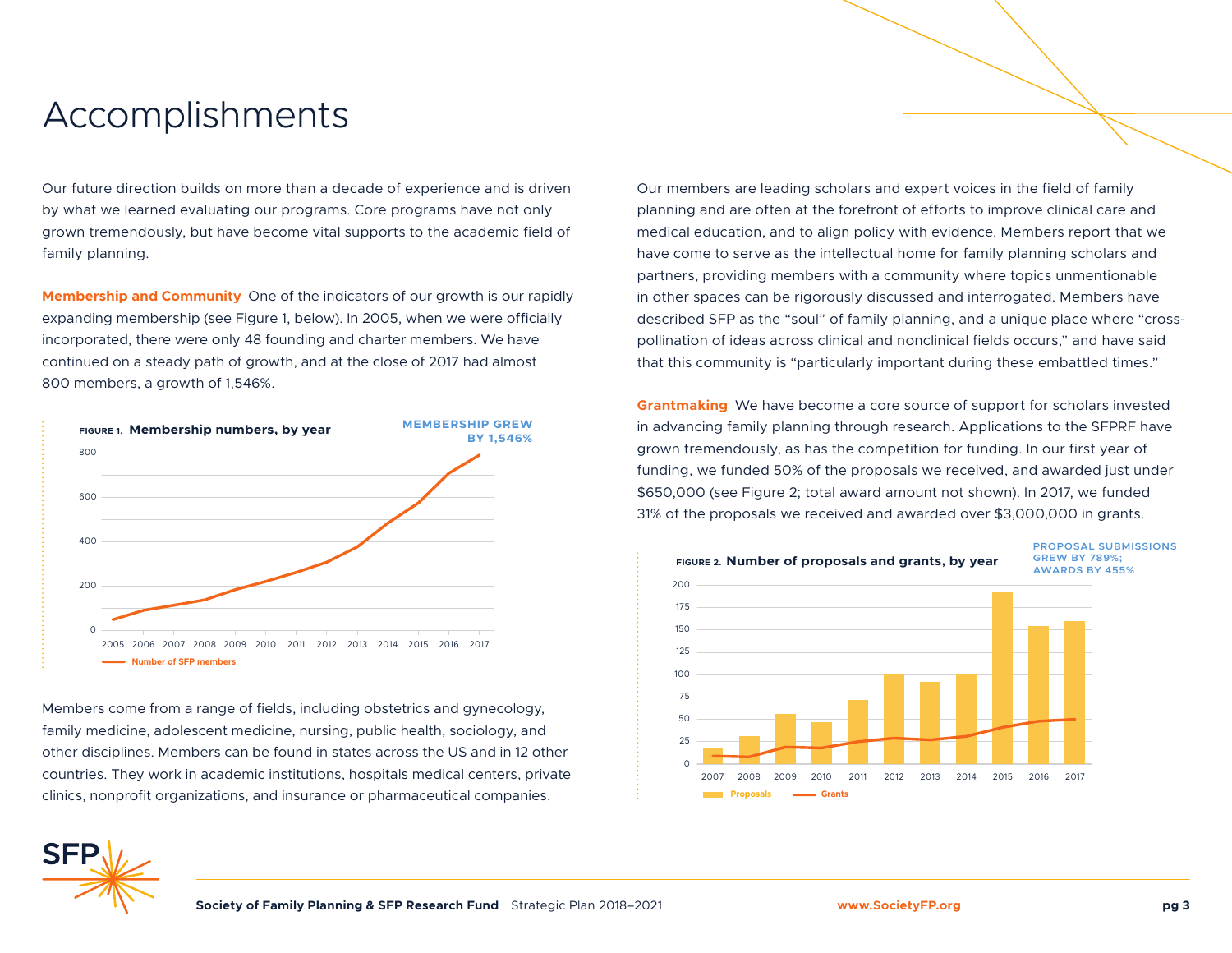### Accomplishments (cont.)

Additionally, our reliance on peer reviewers to evaluate the rigor and impact of proposals has had a positive impact on the field. In a 2017 survey to applicants, the majority reported that the peer review feedback they received through our grant process helped them improve their grantsmanship, clarify their goals and aims, and hone the rigor of their work, among other benefits.

Our grants have also proven to be vital to building, advancing, and sustaining the careers of both emerging and established family planning scholars. These scholars have advanced the field of family planning by building a robust scholarly evidence base, producing more than 200 articles that have been printed in more than 50 different journals and cited across a variety of sources including blogs, Facebook posts, news stories, policy documents, and Wikipedia pages. Among other impacts, grantees have also developed interventions and clinical practice guidelines that ultimately improved the delivery of family planning care or increased access to care.

**Clinical Practice Guidelines** Our clinical practice guidelines address cutting-edge issues in abortion and contraception care, and they are commonly used to address pressing issues in clinical care, teaching, and in advocacy efforts. At the end of 2017, 17 guidelines had been published, and conservative estimates suggest they have been downloaded over 60,000 times and cited more than 300 times.

**17 GUIDELINES PUBLISHED 60,000+ DOWNLOADS 300+ CITATIONS**

In a 2016 survey we conducted, the majority of respondents reported that they regularly use SFP's clinical practice guidelines in their work and that they rely on them for evidence-based information to guide decision-making in tough clinical situations. Also, most respondents rated the guidelines as excellent resources.

**The North American Forum on Family Planning** Our signature annual conference, the *North American Forum on Family Planning* (the *Forum*), is consistently lauded for its role in advancing science, cultivating connections among scholars, and providing tools for implementing research findings in practice. In 2017, over 1,250 people attended the *Forum*, more than double the number of attendees in 2012.

Also, in our annual evaluation of the conference, we found that the conference directly influences research and clinical practice. Many respondents who conduct research reported that attending the conference helped them to generate new ideas for research projects, develop plans for engaging and collaborating with diverse stakeholders, and consider the policy implications of their research. Those who provide clinical care reported that, as a result of what they learned at the *Forum*, they plan to improve

**FORUM ATTENDANCE GREW BY 140%**

their contraceptive counseling practices, cervical preparation regimens, implant removal and insertion, and care for transgender patients. Also, 95% of those who filled out the *Forum* evaluation said they plan to attend the conference again in the future.



– 2016 attendee



**Society of Family Planning & SFP Research Fund** Strategic Plan 2018–2021 **www.SocietyFP.org pg 4**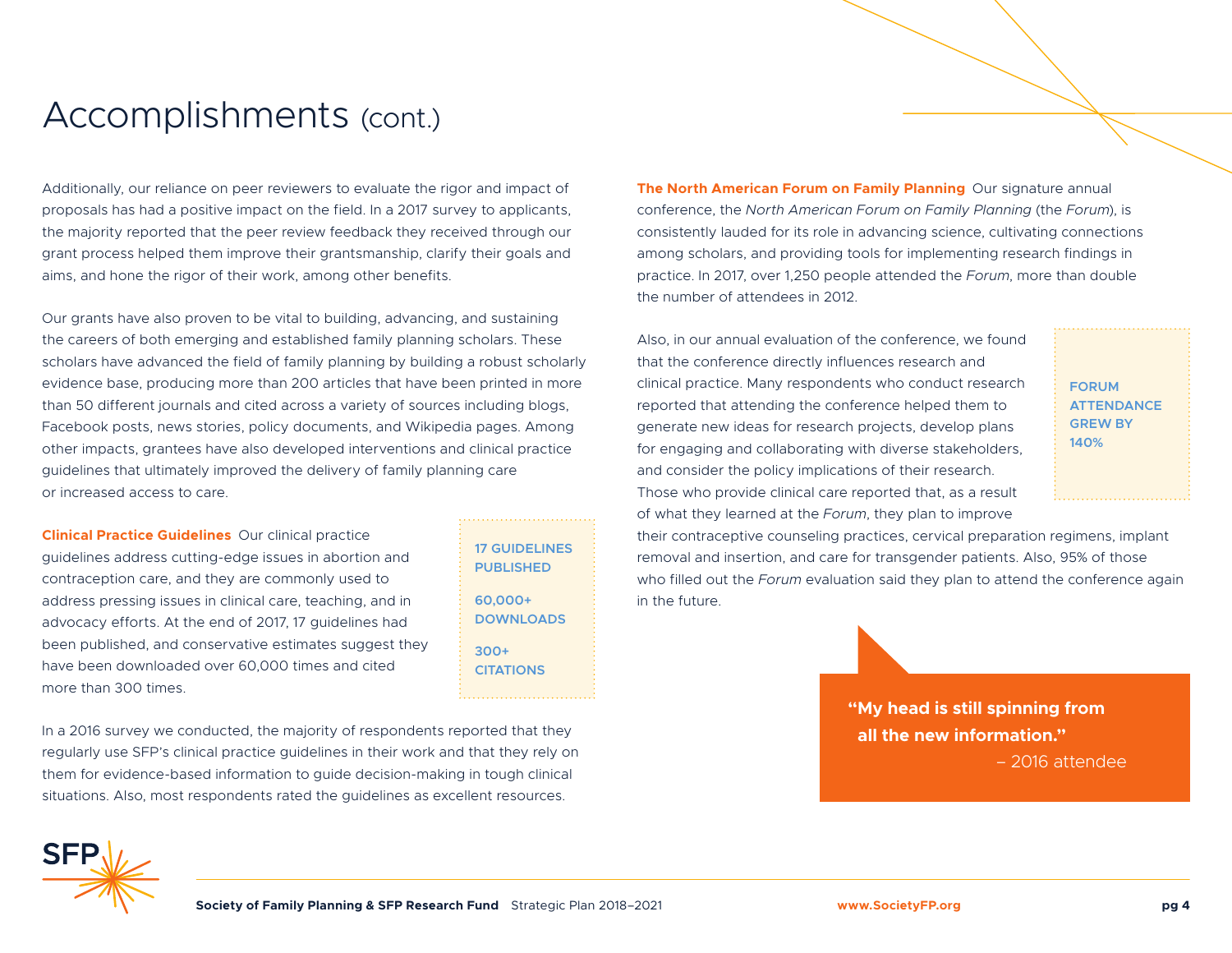### 2018–2021 Strategic Plan

### **Over the next three years, we plan to build on our past successes and achieve even greater, more intentional impact.**

**Strategic Framework** Our strategic framework provides a high-level visual depiction of our overall strategic plan (*see Figure 3, next page*). It shows our vision, desired impact, strategies, and catalysts for effecting change.

- **VISION AND IMPACT** Our ambitious vision—of just and equitable abortion and contraception informed by science—requires contributions from many in the field of family planning. As scholars and academic clinicians, we are well-positioned to influence academia and health care. We aim to leverage our expertise to improve reproductive health and reduce disparities by doing the following:
	- **n** Elevating the status of family planning in academia and health care
	- $\blacksquare$  Creating a robust, multidisciplinary, and impactful knowledge base
	- $\blacksquare$  Increasing the delivery of, and access to, evidence-based abortion and contraception care
	- $\blacksquare$  Aligning policy and practice with the best available evidence
- **STRATEGIES** To achieve our desired impacts, we will implement the following strategies, which build on our unique strengths and competencies:
	- Build and support an inclusive, multidisciplinary, skilled, and well-connected community with a shared focus on family planning
	- $\blacksquare$  Serve as the academic home to graduates from the Fellowship in Family Planning and other academic clinicians and scholars
	- **n** Support and advocate for the production of research primed for impact
	- Advance the delivery of clinical care based on the best available evidence
	- $\blacksquare$  Drive uptake of the growing body of family planning evidence into policy and practice
- **CATALYSTS** To accelerate the impact of our work and the work of the field, and to hasten significant change through all our strategies, we will do the following:
	- $\blacksquare$  Engage directly with partners to leverage research and align policy and practice with evidence, and support members and grantees in engaging with partners
	- $\blacksquare$  Learn from our work and the work of the field so that we can rapidly respond to learnings and support scholars in improving their own work and increasing their impact

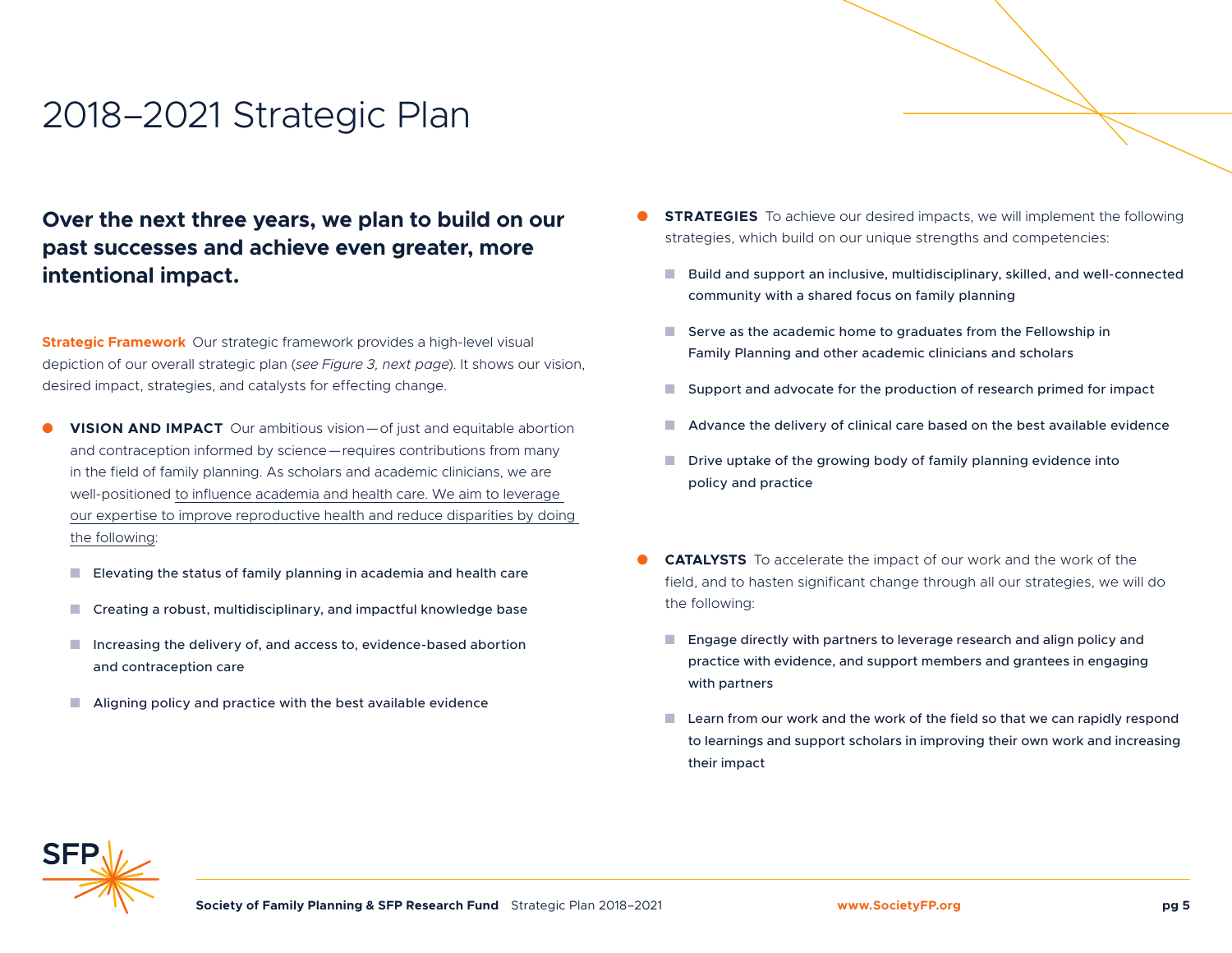### **FIGURE 3. Society of Family Planning and SFP Research Fund Strategic Framework**

**Catalyst:** Engage partners ready to leverage research to align policy and practice with the evidence base

### **VISION** Just and equitable abortion and contraception informed by science

#### **STRATEGIES**

- **n** Build and support an inclusive, multidisciplinary, skilled, and well-connected community with a shared focus
- **n** Serve as the academic home to graduates from the Fellowship in Family Planning and other academic clinicians
- **n** Support and advocate for the production of research primed for impact
- **n** Advance the delivery of clinical care based on the best available evidence
- n Drive uptake of the growing body of family planning evidence into policy and practice

**Catalyst:** Learn from our work and the work of the field; iterate and improve

### **IMPACT**

We aim to improve reproductive health and reduce disparities by:

- $\blacksquare$  Elevating the status of family planning in academia and health care
- $\blacksquare$  Creating a robust, multidisciplinary, and impactful knowledge base
- $\blacksquare$  Increasing delivery of, and access to, evidence-based abortion and contraception care
- $\blacksquare$  Aligning policy and practice with the best available evidence

**Assumptions** Underlying our strategic plan are the following assumptions, which we will test and reassess throughout 2018-2021:

- Scientific knowledge is one component of change. For it to be impactful, links are needed between scholars and partners, and resources must be dedicated to partner engagement, robust dissemination activities, and the translation of knowledge into policy and practice.
- Although not always the case, the impact of newly generated scientific knowledge is often not immediately evident. Instead, impact is usually demonstrated many years down the road, which requires long-range and foresighted thinking.
- When knowledge translation is successful, evidence-based family planning policies and practices lead to improved reproductive health and reductions in disparities.
- Advancing evidence-based family planning policies and practices requires focus on key components of family planning that are often under-addressed, stigmatized, and politicized; we must center work on abortion and contraception to move our desired impacts forward.
- Dedicating resources to supporting early-career scholars to pursue research agendas focused on abortion and contraception is key to ensuring that a new generation of scholars will continue to advance the field of family planning.
- Although SFP and the SFPRF are separate entities, aligning programming across the two in the same strategic plan allows for synergistic and increased impact.
- Our resources are finite and creating impact requires discipline and focus.

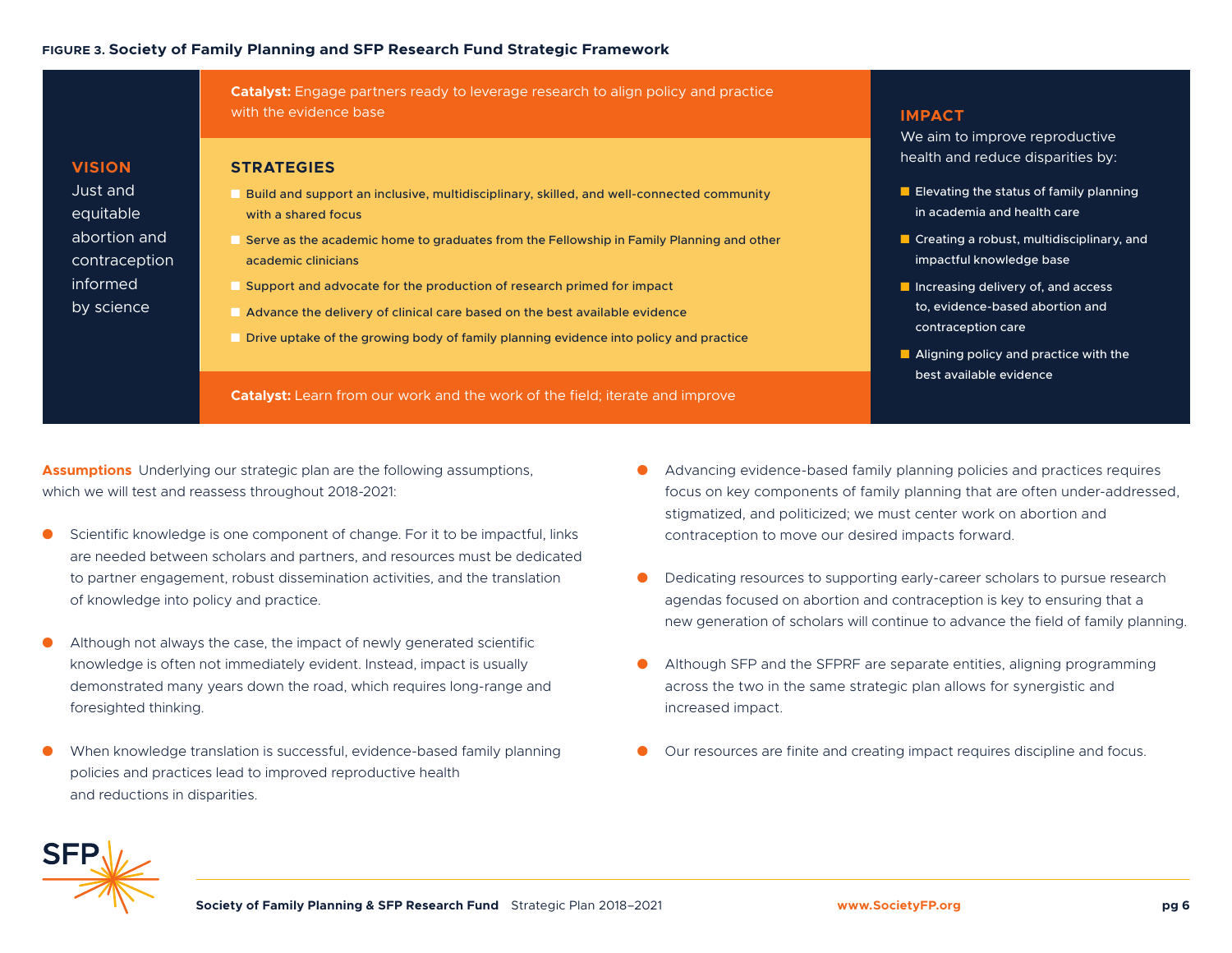### 2018–2021 Strategic Plan (cont.)

**Theories of Change** In the Appendix, we share our detailed theories of change for each of our strategies. Organized by strategy, these theories of change are the foundational components that build our higher-level strategic framework. They specify the impact we are seeking to make, how we expect to make that change, the timing in which we hope change will occur, and the linkages between our programs.

For digestibility, we provide summary information about our theories of change in Table 1 (see next page). The summary information offers an overview of our rationale for pursuing a strategy, the activities that fall under each strategy, and the high-level evaluation and learning questions that we will use to assess our progress and better understand the factors that facilitate our ability to make change as well as those that impede us.

**Implementation** To ensure that we are able to translate this plan into action, the board of directors has evaluated its model of governance and, before roll-out of this plan, began implementing the governance structures and processes needed to support our emergent strategic plan. Alongside this, the organization has begun to develop a staffing and fundraising plan. We will continue to evaluate how the board and staff can best be supported to move this strategic plan forward, and what resources are needed to do so.

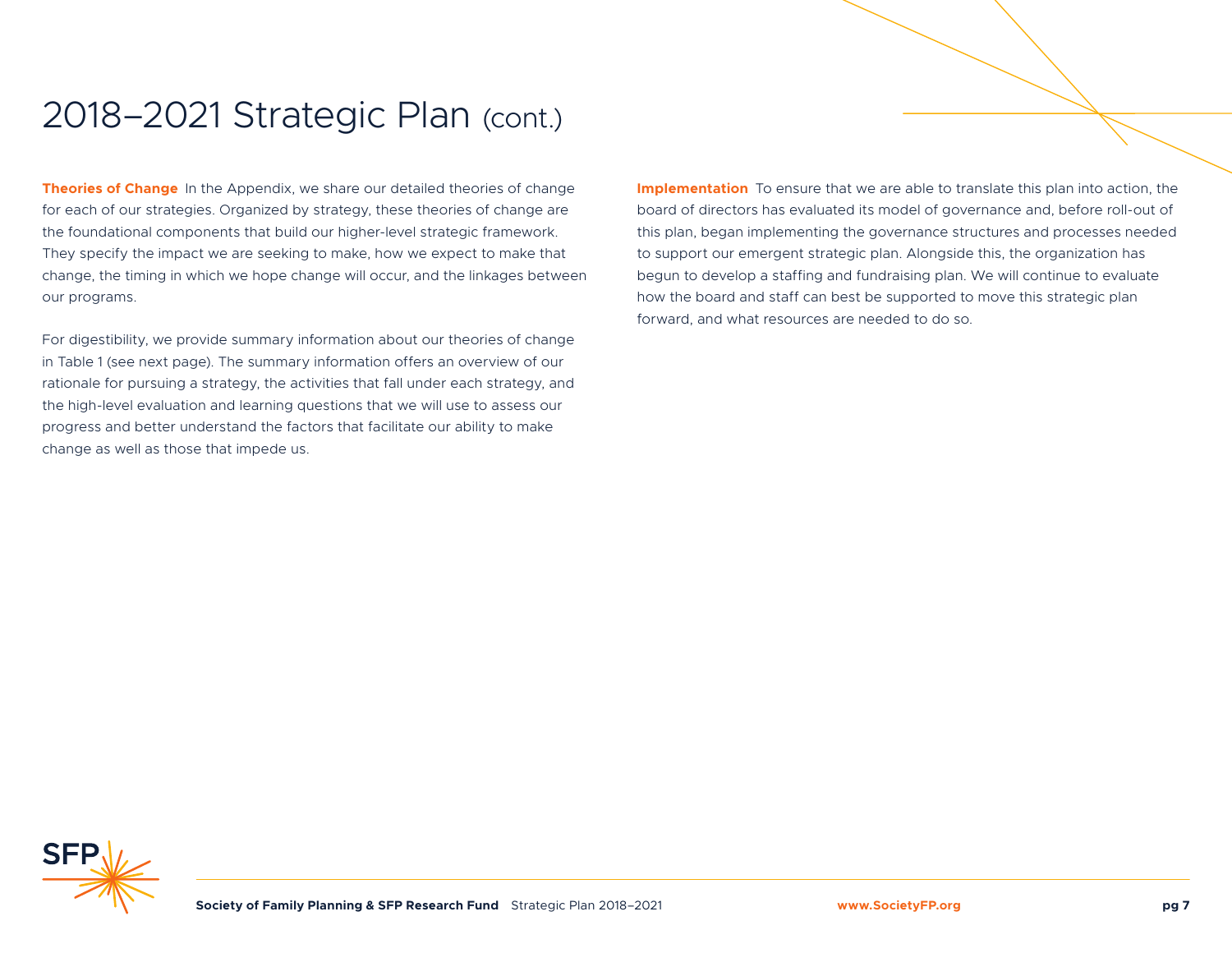### **TABLE 1. Strategies, rationale, key activities, and evaluation questions**

| <b>STRATEGY</b>                                                                                                                                                                                                                                | <b>RATIONALE</b>                                                                                                                                                                                                                                                                                                                                                                                                                                                                                                  | <b>KEY ACTIVITIES</b>                                                                                                                                                                                                                                                                                                                                                                                                                                                                                                                              | <b>KEY EVALUATION QUESTIONS</b>                                                                                                                                                                                                                                                                                                                                                                                                                                                                                                                    |
|------------------------------------------------------------------------------------------------------------------------------------------------------------------------------------------------------------------------------------------------|-------------------------------------------------------------------------------------------------------------------------------------------------------------------------------------------------------------------------------------------------------------------------------------------------------------------------------------------------------------------------------------------------------------------------------------------------------------------------------------------------------------------|----------------------------------------------------------------------------------------------------------------------------------------------------------------------------------------------------------------------------------------------------------------------------------------------------------------------------------------------------------------------------------------------------------------------------------------------------------------------------------------------------------------------------------------------------|----------------------------------------------------------------------------------------------------------------------------------------------------------------------------------------------------------------------------------------------------------------------------------------------------------------------------------------------------------------------------------------------------------------------------------------------------------------------------------------------------------------------------------------------------|
| Build and support an<br>inclusive, multidisciplinary,<br>skilled, and well-connected<br>community of emerging<br>and established scholars<br>and partners who have a<br>shared focus on the science<br>and clinical care of family<br>planning | An inclusive, multidisciplinary, skilled, and well-<br>connected community of scholars and partners<br>that is focused on family planning will be primed<br>to serve as leaders in family planning and agents<br>of change in multiple spaces, creating impact<br>through the collective and varied strengths of the<br>community.                                                                                                                                                                                | Recruit a rich array of new scholars who represent diverse<br>disciplines, institutions, and demographic groups<br>Support scholars' career development through grants and<br>trainings<br>$\blacksquare$ Enhance connections among new and existing members<br>Provide opportunities for members to take on leadership roles<br>within and outside of SFP                                                                                                                                                                                         | ■ Who is a member of SFP and who is missing from the<br>community?<br>In what ways can we address barriers underrepresented<br>scholars face within SFP, their home organizations, and the<br>broad family planning field?<br>■ What strategies are most impactful for growing the skills of<br>members, connecting members to one another, and enhancing<br>the leadership capacity of members?                                                                                                                                                   |
| Support and advocate for<br>the production of research<br>primed for impact                                                                                                                                                                    | Family planning policies and practices should<br>be grounded in scientific evidence. However,<br>few funders are dedicated to supporting family<br>planning research, and some explicitly prohibit<br>funding of research on abortion                                                                                                                                                                                                                                                                             | $\blacksquare$ Diversify and support the development of scholars who are<br>conducting family planning research<br>I Identify research topics that are aligned with the most pressing<br>needs of the field<br>Ensure that SFPRF's grantmaking procedures support the<br>development and selection of rigorous and high-impact research<br>Provide resources to help improve the rigor and impact of family<br>planning research<br>Engage other funders and advocate for them to provide better<br>support for impactful research and researchers | ■ What are the key knowledge gaps in the field?<br>■ What is the impact of the research we fund?<br>■ What barriers and facilitators do scholars experience in<br>identifying impactful research topics and leveraging research<br>for impact?<br>$\blacksquare$ How can we better support scholars in producing rigorous<br>and impactful work?<br>$\blacksquare$ How can we ensure that scholars have the resources they<br>need to tackle high-priority projects?<br>Have other funders increased their support of family planning<br>research? |
| Serve as the academic<br>home to graduates from<br>the Fellowship in Family<br>Planning (the Fellowship)<br>and other academic<br>clinicians                                                                                                   | Academic clinicians are uniquely positioned to<br>advocate for change within and outside of the<br>health care system. Graduates of the Fellowship<br>in particular are focused on family planning and<br>have been rigorously trained in advocacy, research,<br>and complex clinical issues. Also, the Fellowship is<br>currently seeking subspecialty status; if obtained,<br>the status of family planning providers could be<br>elevated within academia and medicine-a goal we<br>share with the Fellowship. | Develop new programs, and manage existing programs, to<br>support Fellows after graduation<br>Provide pre- and post-graduation grants to Fellows<br>Engage Fellows in all aspects of SFP and SFPRF programming<br>Recruit non-Fellowship academic clinicians to join and participate<br>in SFP and SFPRF activities                                                                                                                                                                                                                                | How can we best meet the needs of Fellows and other<br>academic clinicians and scholars after they graduate?<br>■ Which of our programs are Fellows and other academic<br>clinicians and scholars most engaged in, and how can we<br>increase that engagement?                                                                                                                                                                                                                                                                                     |
| Advance the delivery of<br>clinical care based on the<br>best available evidence                                                                                                                                                               | Evidence-based care improves the delivery of<br>care and health outcomes. Particularly in family<br>planning, providing care steeped in evidence<br>is critical to supporting people in making and<br>implementing their own family planning choices.                                                                                                                                                                                                                                                             | I Identify and fill gaps in clinical knowledge<br>Develop needed, evidence-based clinical guidance and ensure<br>guidance produced by others reflect the evidence base<br>Package and actively promote clinical guidance produced by<br>SFP and other entities<br>Connect members to trainings on best clinical and education<br>practices<br>Address logistical, legal, and policy challenges to implementing<br>best practices                                                                                                                   | ■ What are the gaps in clinical knowledge and in clinical<br>quidance?<br>To what extent is evidence-based clinical guidance being<br>adopted by our community and those outside our community?<br>$\blacksquare$ What are the key barriers to implementing best clinical practice<br>and what strategies are most effective at addressing those<br>barriers?                                                                                                                                                                                      |
| Drive uptake of the growing<br>body of family planning<br>evidence into policy and<br>practice                                                                                                                                                 | Scientific evidence alone is an insufficient tool<br>for change. There is a well-documented chasm<br>between research and policy and practice.<br>Many factors contribute to this challenge, and<br>primary among them are insufficient knowledge<br>engagement and dissemination, a lack of training<br>on exactly how to leverage research for impact,<br>and a dearth of knowledge brokers.                                                                                                                    | Increase SFP's public-facing activities and ability to serve as a<br>trusted voice of science in family planning<br>$\blacksquare$ Provide resources and incentives for conducting knowledge<br>engagement activities and disseminating research<br>Engage with legal and advocacy partners to understand their<br>needs and connect them to research and researchers<br>Convene cross-sectional panels that engage funders,<br>policymakers, clinicians, advocates, researchers, media, and<br>other stakeholders                                 | ■ What strategies are most effective for promoting scientific<br>evidence?<br>How can SFP/SFPRF and its members ensure that evidence<br>is being used to drive policies and practice?<br>How can we best engage partners in shared work?<br>■ What impacts do our knowledge engagement and<br>dissemination activities ultimately have?                                                                                                                                                                                                            |

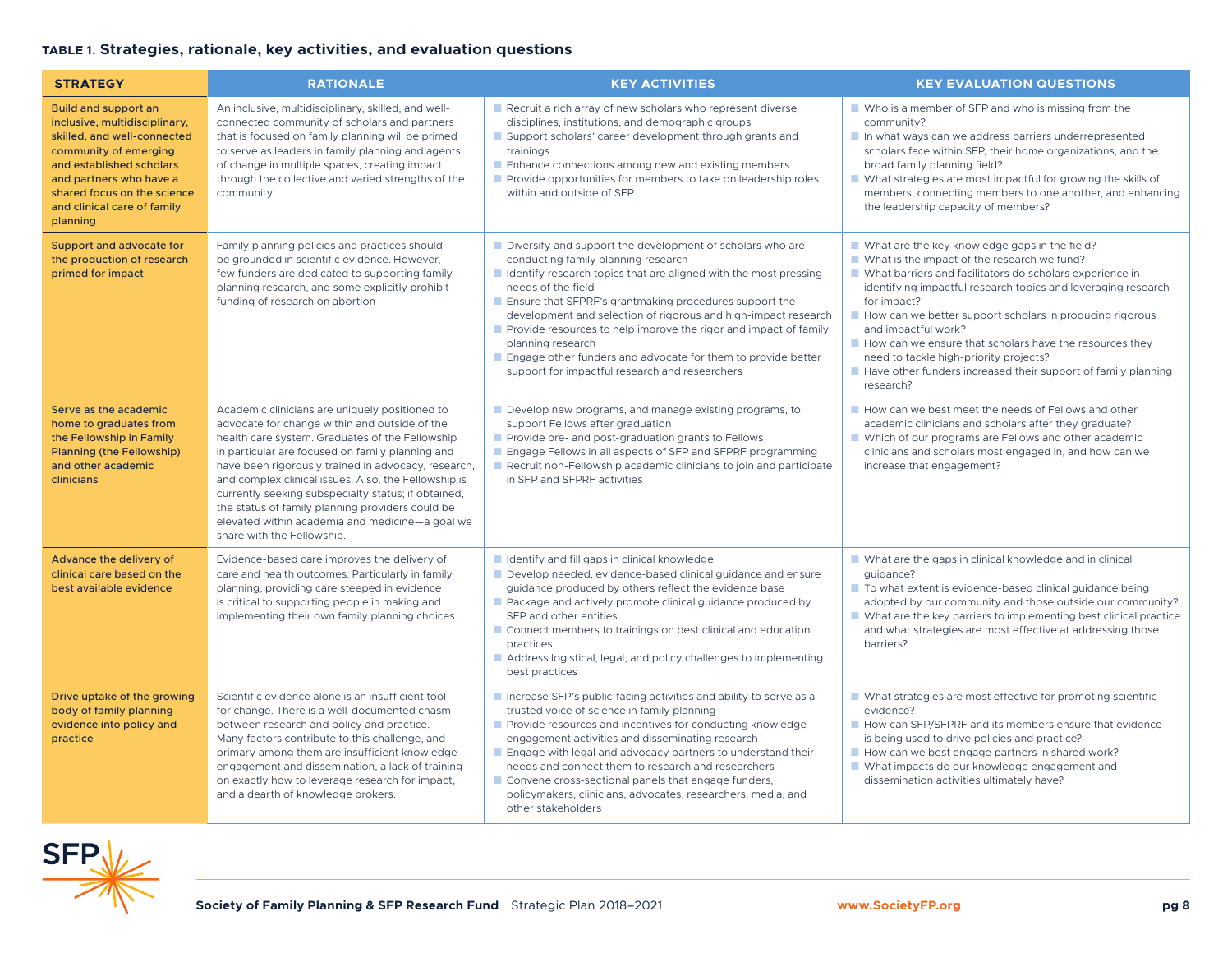### Acknowledgments

**We are thankful to the board and staff members, past and present, who contributed to the strategic plan.** 

#### **Board of Directors Staff Members**

**Stephanie Teal, MD, MPH** President

**Tessa Madden, MD, MPH** President-Elect

**Tina Raine-Bennett, MD, MPH** Treasurer

**Sonya Borrero, MD, MS Secretary** 

**Eve Espey, MD, MPH** Immediate Past President **Carolyn Westhoff, MD, MSc** Immediate Past President, 2015-2017

**Nikki Zite, MD, MPH** Treasurer, 2015-2017

**Angela Dempsey, MD, MPH** At-large member

**Mary Fjerstad, RN, NP, MHS** At-large member

**Lisa Harris, MD, PhD** At-large member

**David Hubacher, PhD** At-large member

**Megan Kavanaugh, DrPH** At-large member

**Wendy V. Norman, MD, MHSc** At-large member

**Pooja R. Patel, MD, MMS** At-large member

**Maureen Paul, MD, MPH** At-large member

**Joseph E. Potter, PhD** At-large member

**Anu Kumar, PhD, MPH** At-large member, 2015-2017

**Amanda Dennis, DrPH, MBE** Interim Executive Director

**Marlo Polonsky, MPH** Grants Officer

**Ruth Manski, MPH** Evaluation Manager

**Christine Hence, MS** Program Coordinator

**Sarom Sot** Administrative Coordinator

**Susan Higginbotham, MEd** Executive Director, 2008-2017

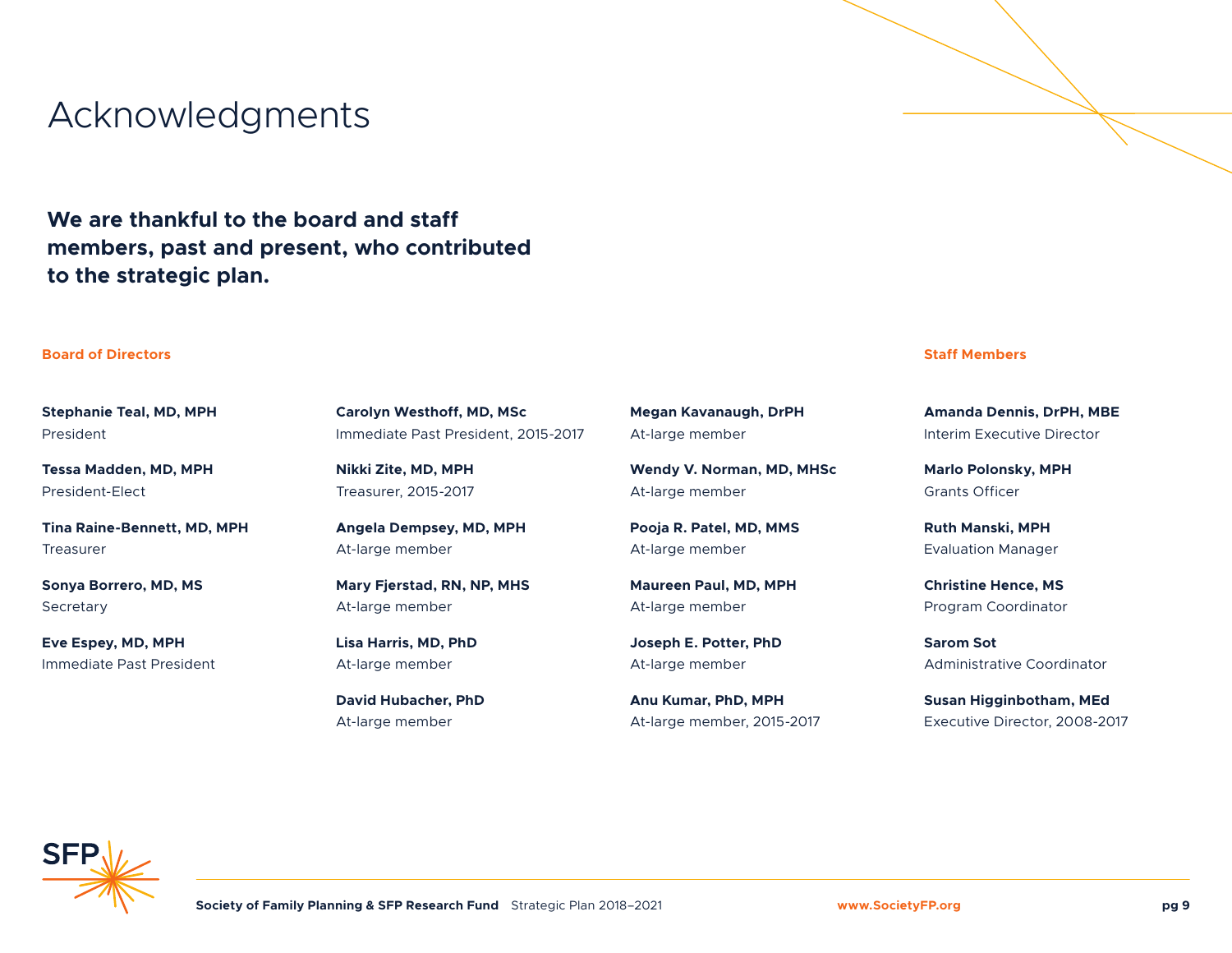### Appendix I: Strategic Planning Process

Strategic planning took place over the course of two years, from February 2016 through February 2018. We held six in-person retreats and several web- and phone-based meetings. All board and staff members participated in planning. The early and mid-stages of the strategic planning process were supported by a consultant with expertise in strategic planning, board governance, and family planning.

Our planning process is described below.

- 1. **Conduct an environmental scan.** We conducted an environmental scan to generate input from key stakeholders about how our programming is perceived and received. The scan included analysis of: a) our history, b) existing surveys of our membership, c) a survey to our members and partners about our communications strategies, d) surveys of our board members (which included a SWOT analysis), e) interviews with our primary funder, and f) all evaluation reports.
- 2.**Clarify our niche.** We are one of a small but growing and increasingly diverse group of organizations seeking to address family planning challenges. We spent time surveying other partners in the field and articulating our unique contributions to the field of family planning.
- 3.**Craft vision and mission statements.** We held interviews with key stakeholders, conducted a survey of our members, centered our niche, and then crafted new vision and mission statements that articulate our reason for being, ideal future state, and the values that serve as guiding principles for the organization.
- 4.**Articulate a strategic framework and a theory of change.** To develop a strategic framework and a theory of change, the board held multiple in-person meetings to discuss the following questions:
	- $\blacksquare$  What is the problem we are trying to address?
	- $\blacksquare$  How are others in the field addressing that problem? What is our unique contribution? What would happen if we no longer existed?
	- $\blacksquare$  What do we see as the underlying causes of the issue or problem?
	- At what depth or level do we want to work?
	- $\blacksquare$  Who/what would be impacted?
	- $\blacksquare$  How could we reach/influence/impact the identified groups/structure? What vehicles could we use?
	- $\blacksquare$  What tools or processes would we need to impact/influence the identified groups/structures?
	- $\blacksquare$  What activities are we uniquely positioned to move forward?

Responses to these questions helped us articulate the impact we hope to have in the world and the short-, mid-, and long-term outcomes that we hope to see as we move toward our desired impact. Discussing these questions also helped us identify our focus areas and strategies, the activities that we will conduct, and the assumptions underlying our work.

5.**Develop evaluation and learning questions.** Members of our research and evaluation team developed questions that will be used to monitor the impact of our work and to evaluate whether our activities help us reach our short-, mid-, and long-term outcomes.

![](_page_9_Picture_17.jpeg)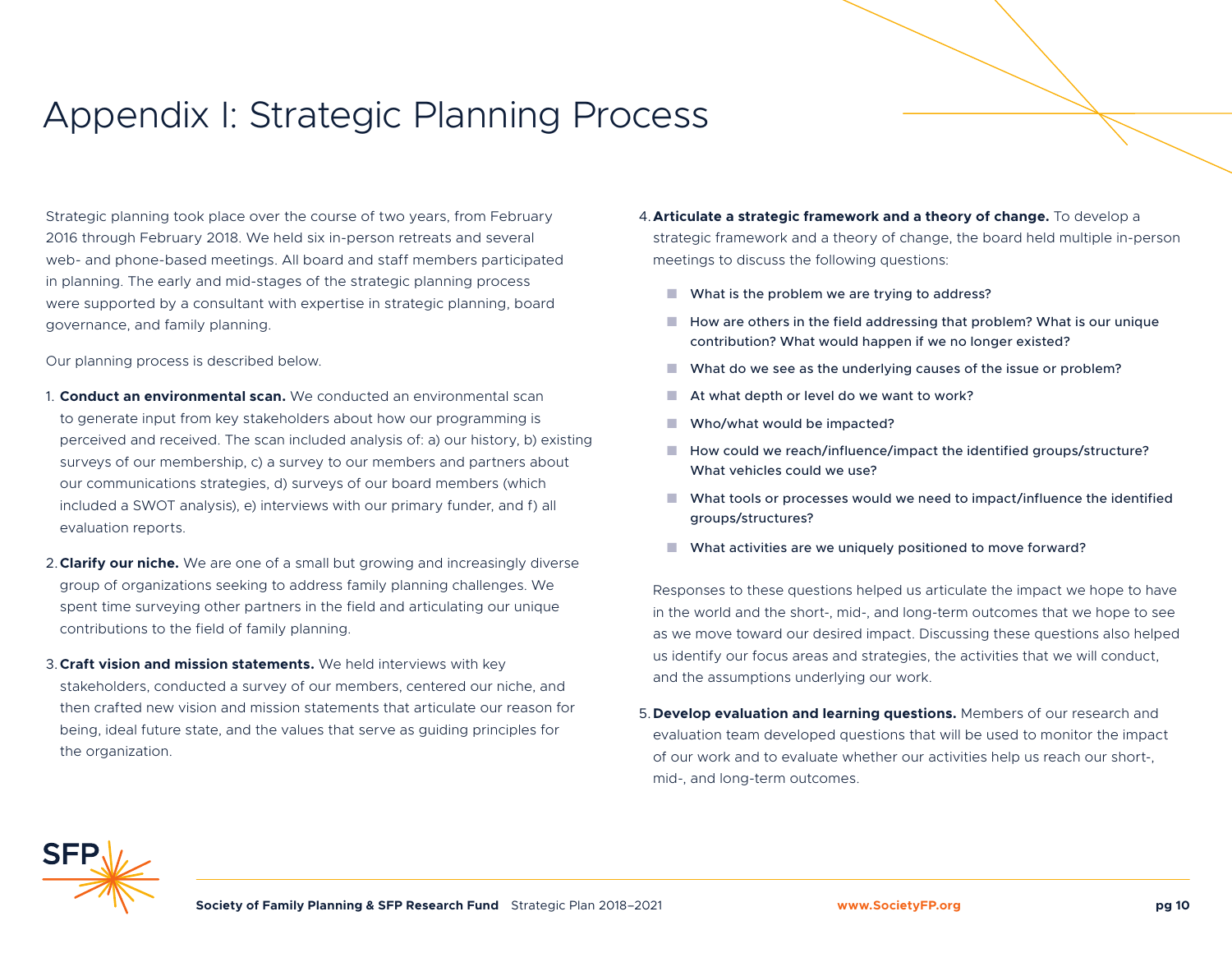## Appendix 2: Theories of Change

#### **TABLE 2.**

| Primary Impact Area: Elevate the status of family planning in academia and health care                                                                                                                                                                                               |                                                                                                                                                                                                                                                                                                                                                                                                                                                                                                                                                                                                                                                                                                                                                                                           |                                                                                                                                                                                                                                                                 |                                                                                                                                           |                                                                                                                                                                                                                                                                                                                                              |  |
|--------------------------------------------------------------------------------------------------------------------------------------------------------------------------------------------------------------------------------------------------------------------------------------|-------------------------------------------------------------------------------------------------------------------------------------------------------------------------------------------------------------------------------------------------------------------------------------------------------------------------------------------------------------------------------------------------------------------------------------------------------------------------------------------------------------------------------------------------------------------------------------------------------------------------------------------------------------------------------------------------------------------------------------------------------------------------------------------|-----------------------------------------------------------------------------------------------------------------------------------------------------------------------------------------------------------------------------------------------------------------|-------------------------------------------------------------------------------------------------------------------------------------------|----------------------------------------------------------------------------------------------------------------------------------------------------------------------------------------------------------------------------------------------------------------------------------------------------------------------------------------------|--|
| <b>STRATEGY</b>                                                                                                                                                                                                                                                                      | <b>ACTIVITY</b>                                                                                                                                                                                                                                                                                                                                                                                                                                                                                                                                                                                                                                                                                                                                                                           | <b>SHORT-TERM OUTCOME</b>                                                                                                                                                                                                                                       | <b>MID-TERM OUTCOME</b>                                                                                                                   | <b>LONG-TERM OUTCOME</b>                                                                                                                                                                                                                                                                                                                     |  |
| <b>Build and support</b><br>an inclusive.<br>multidisciplinary,<br>diverse, skilled,<br>and well-<br>connected<br>community of<br>emerging and<br>established<br>scholars and<br>partners who<br>have a shared<br>focus on the<br>science and<br>clinical care of<br>family planning | <b>Offer emerging scholars career development grants, scholarships to attend</b><br>the Forum, and SFP membership<br>Recruit members from a broad array of disciplines, geographic areas,<br>and institutions<br>I Identify and articulate a plan for supporting underrepresented scholars<br>to become members of SFP and to participate in its programs<br>■ Offer grants or incentives to existing members to identify and recruit<br>new members<br>Provide robust membership benefits<br>Create mentorship matching programs<br>Connect new Forum attendees with prior attendees<br><b>Build in networking events and sessions at the Forum, and provide</b><br>opportunities to host add-on meetings at the Forum<br>■ Build a platform for members to connect outside of the Forum | Membership grows more diverse<br>$\blacksquare$ By necessity, to accomplish<br>diversity, membership grows larger<br>Members build robust and<br>meaningful connections to one<br>another across demographics,<br>disciplines, institutions, and<br>geographies | Cross-pollination among<br>new and established<br>scholars increases the<br>diversity of scholars'<br>work and expands their<br>expertise | An activated, inclusive<br>multidisciplinary, diverse,<br>and connected community<br>is created and sustained<br>and has: (a) expertise in<br>the latest developments<br>in the science and clinical<br>care of family planning,<br>(b) the networks needed<br>to translate research<br>into policy and practice<br>change, and (c) interest |  |
|                                                                                                                                                                                                                                                                                      | Provide grants to support career development activities throughout the<br>career life cycle<br><b>Offer career-building trainings at the Forum and in other locations</b><br>Provide opportunities for members to participate in SFP committees, serve<br>as grant reviewers and/or Forum planners, and judge abstracts at the Forum<br>Support members to serve as delegates to other academic organizations,<br>and to chair and present sessions at their meetings                                                                                                                                                                                                                                                                                                                     | Members have the knowledge,<br>skills, and resources they need to<br>be active and expert participants<br>in SFP and the broader field of<br>family planning.                                                                                                   | Family planning research<br>is better integrated into<br>a diversity of academic<br>spaces, and not just<br>in focused academic<br>spaces | in being rallied as agents<br>of change                                                                                                                                                                                                                                                                                                      |  |

Key evaluation and learning questions: Who is a member of SFP and who is missing from the community? How can we best enhance the diversity and inclusiveness of our membership? In what ways can we address barriers underrepresented scholars experience within SFP, their home organizations, and the broad family planning field? What strategies are most impactful for growing the skills of members, connecting members to one another, and enhancing the leadership capacity of members?

![](_page_10_Picture_4.jpeg)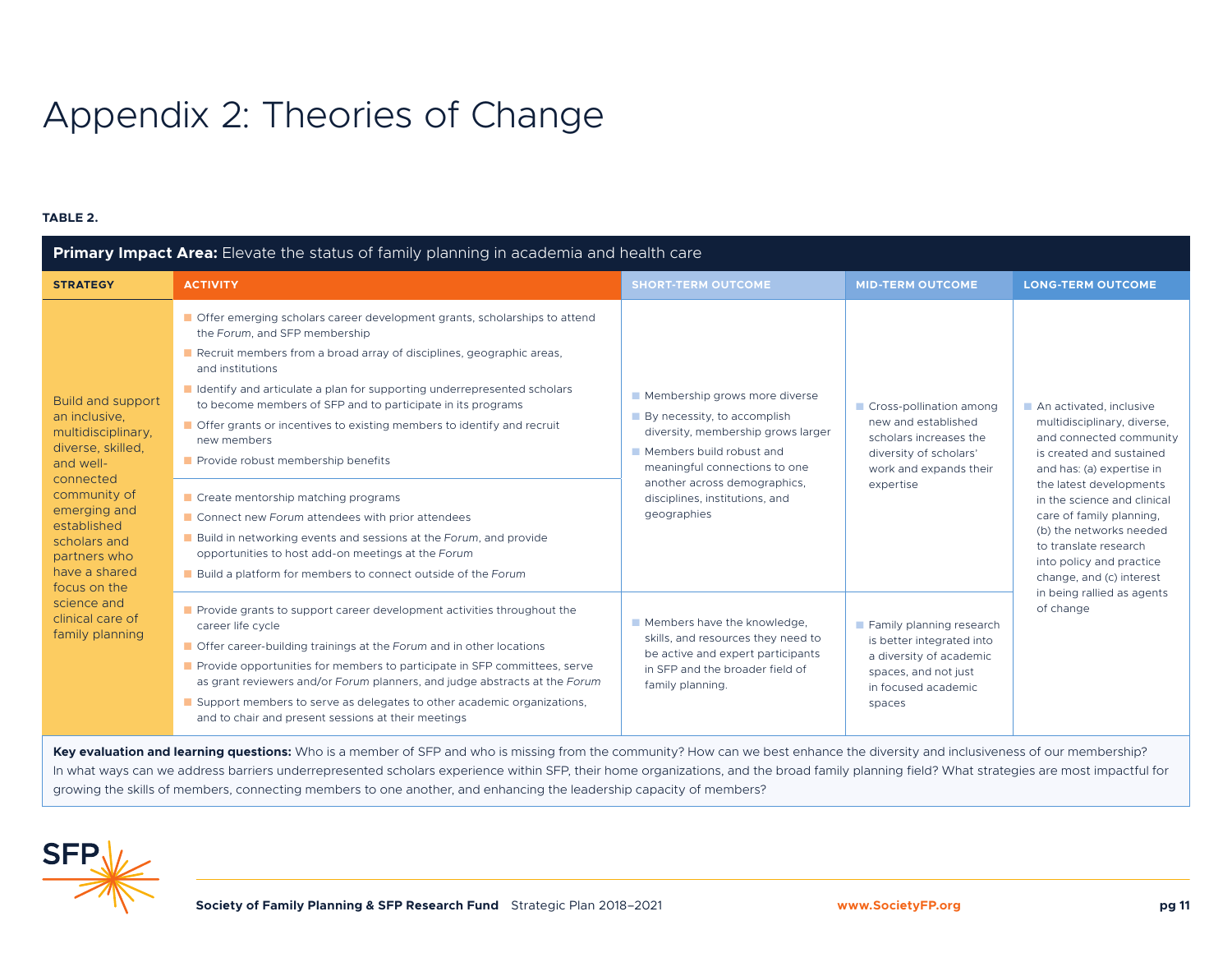#### **TABLE 3.**

| Primary Impact Area: Create a robust, multidisciplinary, and impactful knowledge base                                                                                              |                                                                                                                                                                            |                                                                                                                                                          |                                                                                                                                                                                                             |                                                                                                                                                                   |  |
|------------------------------------------------------------------------------------------------------------------------------------------------------------------------------------|----------------------------------------------------------------------------------------------------------------------------------------------------------------------------|----------------------------------------------------------------------------------------------------------------------------------------------------------|-------------------------------------------------------------------------------------------------------------------------------------------------------------------------------------------------------------|-------------------------------------------------------------------------------------------------------------------------------------------------------------------|--|
| <b>STRATEGY</b>                                                                                                                                                                    | <b>ACTIVITY</b>                                                                                                                                                            | <b>SHORT-TERM OUTCOME</b>                                                                                                                                | <b>MID-TERM OUTCOME</b>                                                                                                                                                                                     | <b>LONG-TERM OUTCOME</b>                                                                                                                                          |  |
|                                                                                                                                                                                    | I Identify and support scholars from untapped and underrepresented groups                                                                                                  | Scholars leading SFPRF-supported research<br>are more diverse in terms of discipline,<br>institution, and demographic background                         |                                                                                                                                                                                                             | Investigators<br>have the research<br>tools, collaborators,<br>and funding they<br>need to develop<br>and disseminate<br>impactful family<br>planning scholarship |  |
|                                                                                                                                                                                    | Support early and mid-career scholars in enhancing their research skills through<br>grants and trainings, or connecting scholars to existing trainings                     | Early- and mid-career scholars show signs<br>of growth in their careers and fundability                                                                  |                                                                                                                                                                                                             |                                                                                                                                                                   |  |
|                                                                                                                                                                                    | Serve on committees/coalitions focused on relevant family planning topics to<br>learn about research gaps                                                                  |                                                                                                                                                          |                                                                                                                                                                                                             |                                                                                                                                                                   |  |
|                                                                                                                                                                                    | Survey members and partners about research gaps                                                                                                                            |                                                                                                                                                          |                                                                                                                                                                                                             |                                                                                                                                                                   |  |
| Support the                                                                                                                                                                        | Develop and disseminate a list of research priorities that align with our mission<br>and the field's needs                                                                 |                                                                                                                                                          |                                                                                                                                                                                                             |                                                                                                                                                                   |  |
| production<br>of research                                                                                                                                                          | Release RFPs focused on identified priorities                                                                                                                              | Proposals and grants funded by SFPRF                                                                                                                     |                                                                                                                                                                                                             |                                                                                                                                                                   |  |
| primed for<br>impact                                                                                                                                                               | Evaluate rigor and likely impact of grants as part of review process                                                                                                       | and other funding bodies are based on the<br>best available evidence, primed for impact,                                                                 |                                                                                                                                                                                                             |                                                                                                                                                                   |  |
|                                                                                                                                                                                    | Provide or connect applicants and grantees with resources that will help improve<br>the rigor and impact of their work                                                     | and aligned with our mission and needs of<br>the field                                                                                                   | Scholars submit<br>more and higher<br>quality family<br>planning proposals<br>to SFPRF and other<br>funders<br>Funders provide<br>more constructive<br>reviews, and award<br>more family planning<br>grants |                                                                                                                                                                   |  |
|                                                                                                                                                                                    | Provide avenues (such as the Forum) for scholars to learn about the best science<br>in the field, and research practice                                                    |                                                                                                                                                          |                                                                                                                                                                                                             |                                                                                                                                                                   |  |
|                                                                                                                                                                                    | Connect scholars to repositories for sharing data sets and encourage grantees<br>to place their data and instruments in repositories                                       |                                                                                                                                                          |                                                                                                                                                                                                             |                                                                                                                                                                   |  |
|                                                                                                                                                                                    | Develop and disseminate best practices for conducting family planning research                                                                                             |                                                                                                                                                          |                                                                                                                                                                                                             |                                                                                                                                                                   |  |
|                                                                                                                                                                                    | Support a network of scholars primed to take on multisite, large-scale family<br>planning studies and apply for funding at SFPRF and elsewhere                             | Scholars have the tools and collaborators<br>they need to tackle tough research<br>questions and complete projects                                       |                                                                                                                                                                                                             |                                                                                                                                                                   |  |
| <b>Influence</b><br>philanthropic<br>organizations,<br>governments,<br>and other<br>grantmaking<br>bodies<br>("funders")<br>to support<br>impactful<br>research and<br>researchers | Develop relationships with funders who work in the family planning space, and<br>funders interested in working in the space and learn about their priorities               | SFP and SFPRF understand funders' family<br>planning priorities                                                                                          |                                                                                                                                                                                                             |                                                                                                                                                                   |  |
|                                                                                                                                                                                    | Host funder roundtables at the Forum and in other venues                                                                                                                   | Funders are more aware of engagement<br>opportunities within the field of family<br>planning and more knowledgeable about<br>the best available evidence |                                                                                                                                                                                                             |                                                                                                                                                                   |  |
|                                                                                                                                                                                    | Advocate for increased funding of family planning research from governments,<br>and for an improved process for reviewing family planning research<br>(e.g. NIH and PCORI) | SFP members serve as reviewers or external<br>consultants for other funders<br>Funders have improved skills for reviewing<br>family planning research    |                                                                                                                                                                                                             |                                                                                                                                                                   |  |

Key evaluation and learning questions: What are the key knowledge gaps in the field? What is the impact of SFPRF-funded research? What barriers and facilitators do scholars experience in identifying impactful research topics and leveraging research for impact? How can we better support scholars in producing rigorous and impactful work? How can we ensure scholars have the resources they need to tackle priority projects? Have other funders increased their support of family planning research?

![](_page_11_Picture_3.jpeg)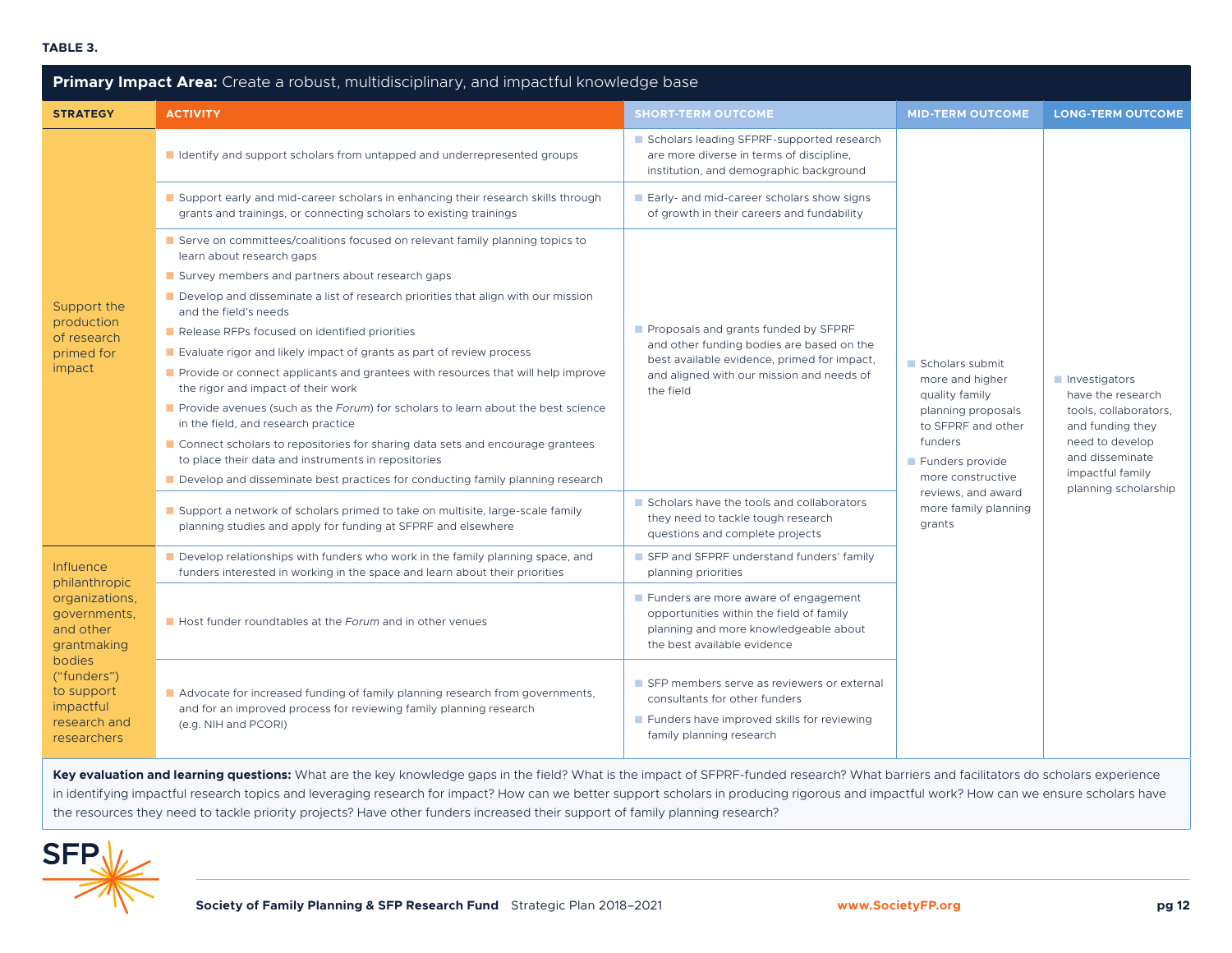| <b>Primary Impact Area:</b> Elevate the status of family planning in academia and health care                                                           |                                                                                                                                                                                                                                                                                                                 |                                                                                                                                    |                                                                                                |                                                                                                                             |  |
|---------------------------------------------------------------------------------------------------------------------------------------------------------|-----------------------------------------------------------------------------------------------------------------------------------------------------------------------------------------------------------------------------------------------------------------------------------------------------------------|------------------------------------------------------------------------------------------------------------------------------------|------------------------------------------------------------------------------------------------|-----------------------------------------------------------------------------------------------------------------------------|--|
| <b>STRATEGY</b>                                                                                                                                         | <b>ACTIVITY</b>                                                                                                                                                                                                                                                                                                 | <b>SHORT-TERM OUTCOME</b>                                                                                                          | <b>MID-TERM OUTCOME</b>                                                                        | <b>LONG-TERM OUTCOME</b>                                                                                                    |  |
| Serve as the<br>academic home<br>to graduates from<br>the Fellowship<br>in Family<br>Planning (the<br>Fellowship), and<br>other academic<br>clinicians* | Develop new education, training, and leadership programs (particularly<br>medical education scholarship) and manage or co-brand existing<br>programs*                                                                                                                                                           | Fellows increase their knowledge<br>and skills                                                                                     | Fellows receive<br>leadership promotions or                                                    | Cadre of academic<br>clinicians and scholars                                                                                |  |
|                                                                                                                                                         | Administer post-Fellowship salary support grants                                                                                                                                                                                                                                                                | Fellows are able to work at a variety<br>of institutions not traditionally<br>open to family planning clinicians<br>or researchers | tenure in their careers in<br>academic health care                                             |                                                                                                                             |  |
|                                                                                                                                                         | Administer Fellows' research grants prior to graduation<br>Provide Fellows with rigorous research training*                                                                                                                                                                                                     | After graduation, Fellows apply<br>for and are competitive for grants<br>from SFPRF                                                | Fellows receive a greater<br>number of grants from<br>SFPRF and other sources                  | are visible, productive,<br>and impactful leaders<br>in the field of family<br>planning and academic<br>health care         |  |
|                                                                                                                                                         | Actively promote Fellows' work*<br>Ensure Fellows are represented on SFP committees<br>Recruit Fellows to work on SFP clinical practice guidelines (CPGs)<br>Ensure that Fellowship-focused programming can be offered at the Forum<br>Include Fellowship-focused topics at the membership meeting at the Forum | Fellows are aware of and engaged<br>with the work of SFP and SFPRF.<br>and feel valued by the organizations                        | Fellows are active and<br>productive leaders in<br>the SFP and SFPRF<br>communities            |                                                                                                                             |  |
|                                                                                                                                                         | I Identify and cultivate relationships with other academic clinicians and their<br>training bodies<br>Develop SFP membership benefits/offers for newly identified academic<br>clinicians                                                                                                                        | Newly identified academic clinicians<br>become SFP members                                                                         | Newly identified<br>academic clinicians<br>participate in SFP- and<br>SEPRE-related activities | The work and reach<br>of SFP and SFPRF<br>are enriched through<br>involvement of diverse<br>types of academic<br>clinicians |  |

**Key evaluation and learning questions:** How can we best meet the needs of Fellows and other academic clinicians and scholars after they graduate? Which of our programs are Fellows and other academic clinicians and scholars most engaged in, and how can we increase that engagement?

\*Note: The needs of clinicians prior to graduation are met by their training organization. Some training organizations also provide post-graduate support; these pre- and postgraduate activities conducted by other organizations are starred throughout.

![](_page_12_Picture_4.jpeg)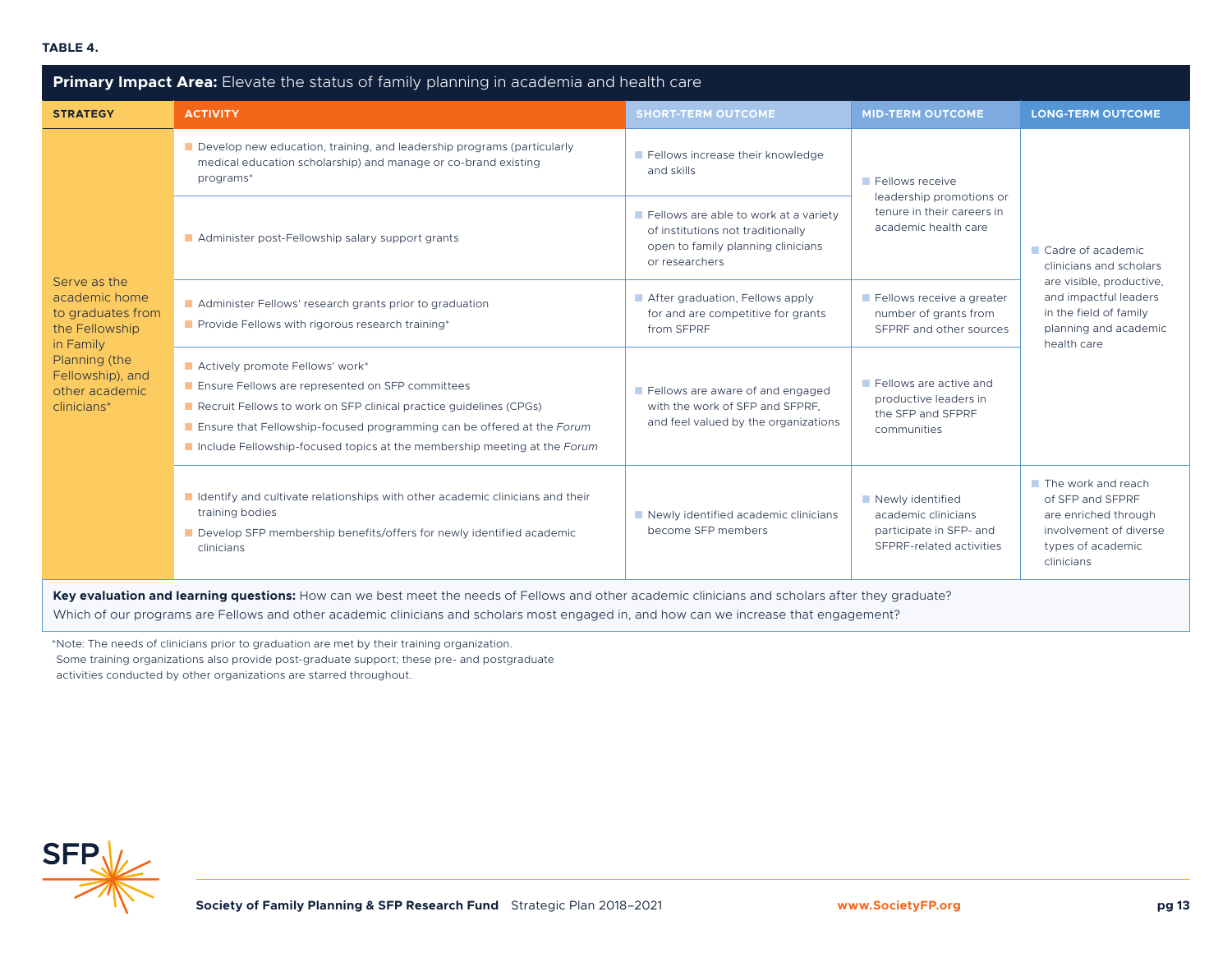#### **TABLE 5.**

| Primary Impact Area: Increase the delivery of, and access to, evidence-based abortion and contraception care |                                                                                                                                                                                                                                                                                                                                                                                              |                                                                                                                                                                             |                                                                                                                                                                                                  |                                                                                        |  |
|--------------------------------------------------------------------------------------------------------------|----------------------------------------------------------------------------------------------------------------------------------------------------------------------------------------------------------------------------------------------------------------------------------------------------------------------------------------------------------------------------------------------|-----------------------------------------------------------------------------------------------------------------------------------------------------------------------------|--------------------------------------------------------------------------------------------------------------------------------------------------------------------------------------------------|----------------------------------------------------------------------------------------|--|
| <b>STRATEGY</b>                                                                                              | <b>ACTIVITY</b>                                                                                                                                                                                                                                                                                                                                                                              | <b>SHORT-TERM OUTCOME</b>                                                                                                                                                   | <b>MID-TERM OUTCOME</b>                                                                                                                                                                          | <b>LONG-TERM OUTCOME</b>                                                               |  |
| Advance the<br>delivery of clinical<br>care based on<br>the best available<br>evidence*                      | ■ Create a list of high-priority, stakeholder-informed research questions to fill<br>gaps in knowledge and a list of needed SFP-CPGs<br><b>Provide grants to answer high-priority clinical practice questions and to</b><br>conduct systematic reviews of unanswered clinical questions                                                                                                      | Scholars fill gaps in knowledge<br>surrounding best clinical practice                                                                                                       | New knowledge begins<br>to be fed into other<br>activities (e.g. CPGs and<br>CME-accredited<br>trainings, etc.)                                                                                  | $\blacksquare$ Clinicians have the<br>information, support,<br>and resources they need |  |
|                                                                                                              | Develop relationships with other entities that produce relevant CPGs<br>Place SFP stakeholders in leadership or reviewer positions at entities that<br>produce or review CPGs<br>■ Write responses or alternatives to external CPGs that are not consistent with<br>the evidence, or are not efficient or innovative                                                                         | CPGs put forth by other entities<br>use the best available evidence to<br>inform their work                                                                                 | Clinicians have<br>increased awareness<br>and knowledge of best<br>clinical practice                                                                                                             |                                                                                        |  |
|                                                                                                              | Assimilate and distill existing science into authoritative SFP-CPGs<br>Translate SFP-CPGs into ready-made educational material (e.g. apps, slide-<br>decks, and toolkits)<br>Actively promote evidence-based, family planning guidelines produced by<br>SFP and other organizations through the membership list, social media, and<br>featured presentations and CME activities at the Forum | SFP and external CPGs serve as a<br>key source for what to do in clinical<br>situations, and are used in teaching,<br>and for leveraging practice change<br>at institutions |                                                                                                                                                                                                  |                                                                                        |  |
|                                                                                                              | Connect members to existing training in best clinical and educational practice<br>provided by other organizations<br>Sponsor sessions on the best available evidence in existing training<br>venues (e.g. NAF, Title X, ACNM)                                                                                                                                                                | ■ Clinicians who attend trainings<br>report learning new skills, the ability<br>to implement those skills in practice,<br>and/or the ability to train others                | Clinicians share their<br>knowledge with others,<br>and use it in practice and<br>in teaching                                                                                                    | to provide clinical care<br>according to the best<br>available evidence                |  |
|                                                                                                              | Provide implementation grants to address barriers to best practice after<br>articulating (through evaluation) priority issues                                                                                                                                                                                                                                                                | Solutions to address barriers to<br>implementing best clinical practice<br>are developed, tested, and shared                                                                | Solutions to address<br>barriers to implementing<br>best clinical practice are<br>scaled or retooled                                                                                             |                                                                                        |  |
|                                                                                                              | Develop connections with legal and advocacy partners<br>Participate in legal challenges<br>Engage SFP members to serve as advocates in legal and policy work                                                                                                                                                                                                                                 | Legal and advocacy partners are<br>knowledgeable about expertise<br>of SFP members and the relevant<br>evidence base                                                        | Legal and advocacy<br>partners cite evidence<br>in challenges fought to<br>reduce legal intrusions in<br>care, and SFP members<br>are active participants<br>in legal and advocacy<br>challenges |                                                                                        |  |

**Key evaluation and learning questions:** What are the gaps in clinical knowledge and in CPGs? To what extent are CPGs being adopted by our community and those outside our community? What are the key barriers to implementing best clinical practice and what strategies are most efficient at addressing those barriers?

\*Note: Creating the supply of clinicians interested and able to do the work in this area (a necessary precondition) is met by colleague organizations such as the Fellowship in Family Planning.

![](_page_13_Picture_4.jpeg)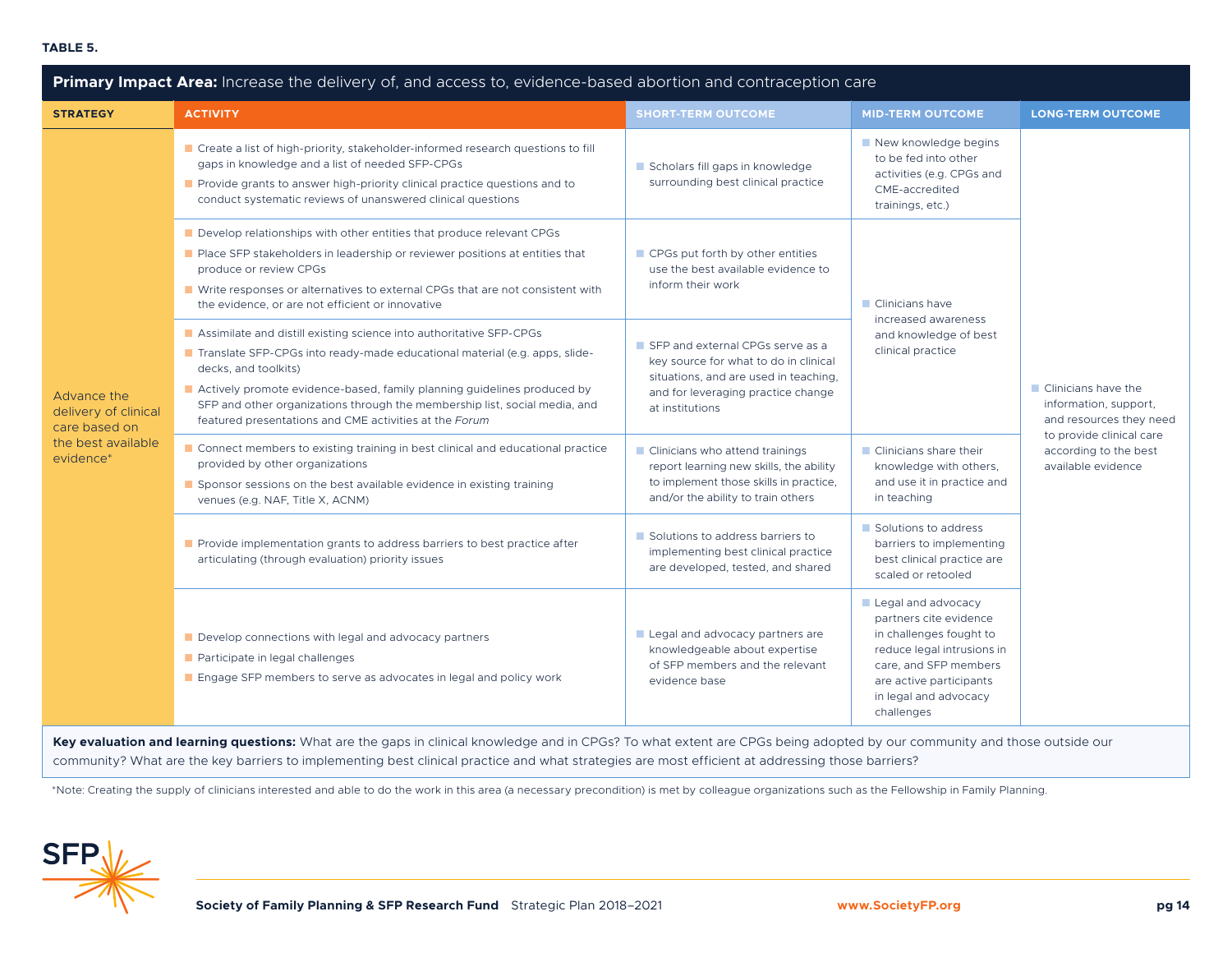#### **TABLE 6.**

| Primary Impact Area: Align policy, programs, and practice with the evidence base                      |                                                                                                                                                                                                                                                                                                                                                                                                                                                                                                                                                                                                                                                                                                                                                                                                                                                                                                                                                                                                                                                                                                                     |                                                                                                                                                                                                                                                                            |                                                                                                                                              |                                                                                                                                                                                                                               |  |  |
|-------------------------------------------------------------------------------------------------------|---------------------------------------------------------------------------------------------------------------------------------------------------------------------------------------------------------------------------------------------------------------------------------------------------------------------------------------------------------------------------------------------------------------------------------------------------------------------------------------------------------------------------------------------------------------------------------------------------------------------------------------------------------------------------------------------------------------------------------------------------------------------------------------------------------------------------------------------------------------------------------------------------------------------------------------------------------------------------------------------------------------------------------------------------------------------------------------------------------------------|----------------------------------------------------------------------------------------------------------------------------------------------------------------------------------------------------------------------------------------------------------------------------|----------------------------------------------------------------------------------------------------------------------------------------------|-------------------------------------------------------------------------------------------------------------------------------------------------------------------------------------------------------------------------------|--|--|
| <b>STRATEGY</b>                                                                                       | <b>ACTIVITY</b>                                                                                                                                                                                                                                                                                                                                                                                                                                                                                                                                                                                                                                                                                                                                                                                                                                                                                                                                                                                                                                                                                                     | <b>SHORT-TERM OUTCOME</b>                                                                                                                                                                                                                                                  | <b>MID-TERM OUTCOME</b>                                                                                                                      | <b>LONG-TERM OUTCOME</b>                                                                                                                                                                                                      |  |  |
| Drive uptake<br>of the growing<br>body of family<br>planning evidence<br>into policy and<br>practice* | ■ Make the SFP website more front-facing<br>I Identify opportunities to promote evidence (e.g. sign-on letters, lobby days, and<br>news stories)<br>Increase our social media presence<br>■ Work with partners who are savvy at working with traditional media<br>Develop relationships with stakeholders who leverage research                                                                                                                                                                                                                                                                                                                                                                                                                                                                                                                                                                                                                                                                                                                                                                                     | SFP/SFPRF makes a clear<br>strategic shift to become<br>more externally facing<br>SFP/SFPRF has increased<br>capacity to disseminate and<br>promote family planning<br>evidence                                                                                            | Stakeholders<br>increasingly rely on<br>SFP for summaries<br>of non-branded<br>evidence                                                      | SEP/SEPRE is a trusted voice<br>in science and the go-to<br>organization for learning<br>about the latest research<br>on family planning and best<br>practices for abortion and<br>contraception care                         |  |  |
|                                                                                                       | Provide grants to support research on what influences policymakers to align with<br>evidence base around family planning, and what influences media portrayals<br>Incentivize grantees to engage with stakeholders at all stages of research<br>projects, including at the stage of pre-articulation of study topic<br>Support grantees to participate in knowledge engagement activities<br>Continue to work with and promote innovations in the journal Contraception<br>Incentivize grantees to submit family planning research to conferences and journals<br>outside of the field<br>Create prizes for members and grantees who actively disseminate their work<br>$\blacksquare$ Identify and articulate best practices in dissemination<br>Develop templates for research briefs, press releases, and infographics<br>Trest different mechanisms for presenting research data (e.g. video, briefs,<br>and Twitter chats)<br>Provide trainings on knowledge engagement and dissemination<br>Onnect members to colleague organizations and media stakeholders who can help<br>draw attention to their findings | SFP members and SFPRF<br>grantees have more<br>knowledge about how<br>research can be used to<br>influence policy<br>SFP members and SFPRF<br>grantees have enhanced<br>capacity to participate in<br>knowledge engagement<br>activities and disseminate<br>their own work | Stakeholders<br>who can leverage<br>research are more<br>actively engaged,<br>and SFP/SFPRF and<br>its grantees more<br>actively disseminate | Key stakeholders<br>consistently rely on the best<br>available evidence in their<br>work; the science of family<br>planning becomes a key part<br>of the conversation; and<br>researchers are seen<br>as critical and engaged |  |  |
|                                                                                                       | Develop relationships with policymakers, lawyers, and policy and advocacy-<br>focused organizations<br>Increase our understanding of these stakeholders' needs<br>Have a seat at health care and health policy tables<br>Support scholars in conducting policy-relevant research through skills training and<br>grant funding<br>Produce summaries of evidence targeted at legal and advocacy partners                                                                                                                                                                                                                                                                                                                                                                                                                                                                                                                                                                                                                                                                                                              | Legal and advocacy partners<br>are more knowledgeable<br>about the relevant evidence<br>base, and the evidence base<br>meets their needs                                                                                                                                   | research                                                                                                                                     | members of the broader<br>family planning field                                                                                                                                                                               |  |  |
|                                                                                                       | Convene cross-sectional panels that engage funders, policymakers, clinicians,<br>advocates, researchers, media, and others stakeholders                                                                                                                                                                                                                                                                                                                                                                                                                                                                                                                                                                                                                                                                                                                                                                                                                                                                                                                                                                             | Stakeholders build diverse<br>collaborations and identify<br>shared research priorities                                                                                                                                                                                    |                                                                                                                                              |                                                                                                                                                                                                                               |  |  |

Key evaluation and learning questions: What strategies are most effective for promoting scientific evidence? How can SFP/SFPRF and its members ensure that evidence best engages partners in shared work? What impact do our knowledge engagement and dissemination activities ultimately have?

\*Note: Activities primarily targeted at influencing how clinicians deliver health care are housed under a different objective.

![](_page_14_Picture_4.jpeg)